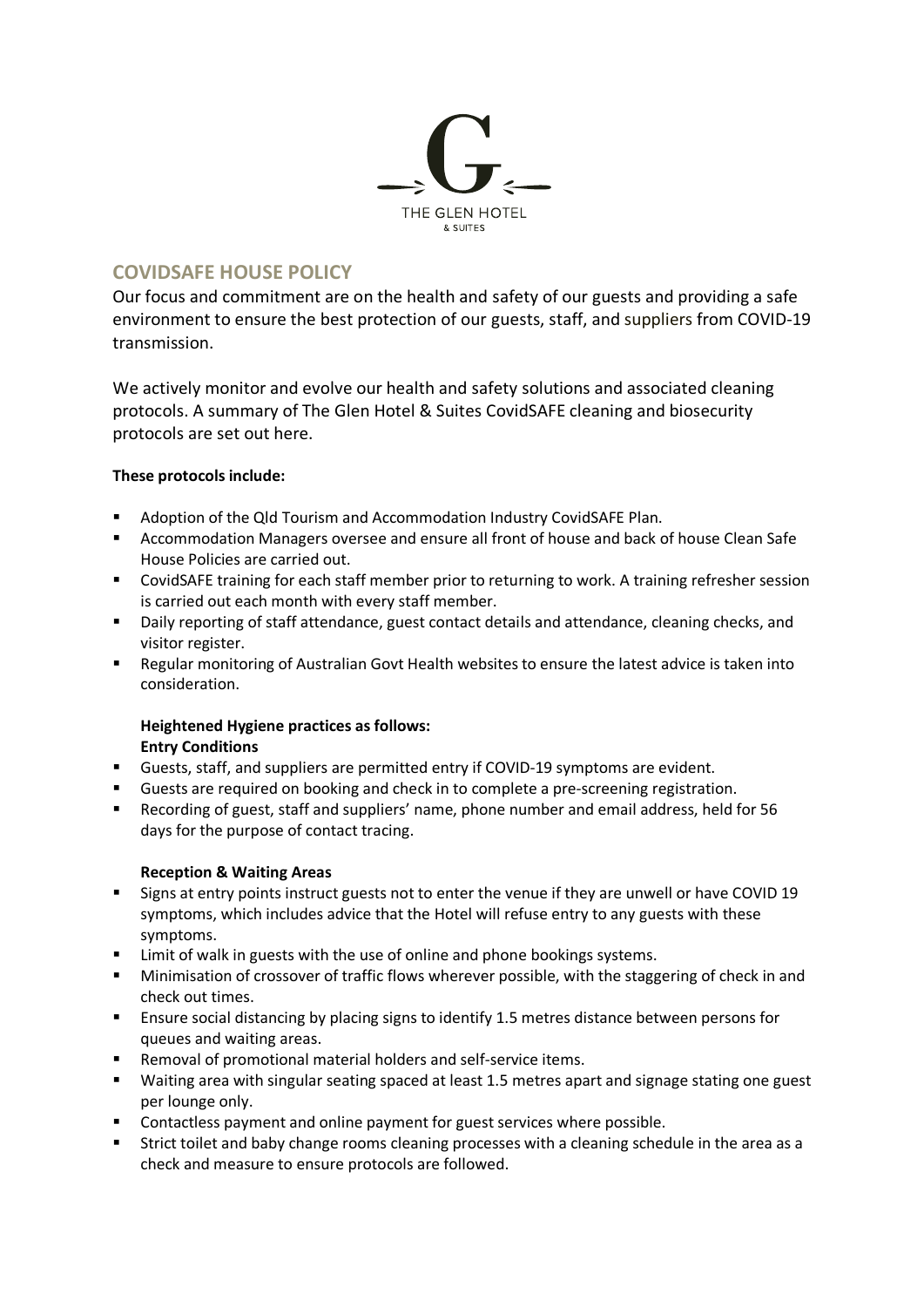- Recording of contact information guests, contractors, and staff, including name, address and mobile phone number, and retention of details for a period of at least 56 days.
- The Glen Hotel & Suites actively encourages all patrons to download the COVID Safe App. **Rooms & Suites**
- Enhanced cleaning protocols with all surfaces cleaned with increased frequency and using recommended cleaning agent.
- § Guest rooms undergo an elevated and rigorous cleaning protocols with all surfaces cleaned with hospital-grade disinfectants. The final step is finishing with a bactericidal sprayer to sanitize the room.
- Complimentary antibacterial wipes for guest use in each room.
- Removal of in room compendiums.
- Sanitiser dispensers available throughout the Suites.
- Electronic payment only.

## **Conditions of Entry to Dining**

- § Guests, staff, and suppliers will not be permitted entry if COVID-19 symptoms are evident.
- § Recording of all guest, staff and suppliers' name, phone number and email address, held for 56 days for the purpose of contact tracing.
- Guests must stay in their own "group bubble" and maintain social distance with other groups in the Hotel.
- A maximum of 2 people in the bathroom facilities at one time.
- Social distancing of 1.5 metres is required when waiting for or using the toilet facilities.

## **Hotel Dining Areas**

- Social distancing & patron control requires interaction is only within customers own group.
- Preferred use of outdoor dining areas.
- § 4m2 space for each person throughout all indoor spaces in the Hotel with 1.5m required between the back of each chair.
- 2m2 space for each person throughout all outdoor spaces in the Hotel with 1.5m required between the back of each chair.
- Single use disposable food menus.
- Single use disposable beverage menus.
- Cutlery provided upon service of meal with single use napkins.
- **Electronic payment only.**
- Touchless sanitiser dispensers throughout the venue.
- Daily professional deep cleaning of the entire venue.
- Cleaning of the restaurant high touch points after each sitting session.
- Commercial dish and glass washers sanitize cycle at 82-degree cycles.
- COVID Safe House Policy and other relevant H&S information displayed throughout the venue.

#### **Staff Wellbeing**

- Implementation of measures to maximise the distancing between staff to the extent it is safe and practical and minimise the time that staff are in close contact.
- § Processes in place to limit staff having to be in close contact, as much as possible.
- Staff are assigned to specific workstations to minimise the need to go into other spaces.
- § Requirement that staff stay at home if they are sick, and to go home if they become unwell.
- § Staff are provided with adequate information and education, including changes to work tasks and practices and appropriate cleaning and disinfection practices at work.
- **■** Instruction to all staff to practice good hygiene by frequently cleaning their hands. Hand washing should take at least 20 to 30 seconds. Wash the whole of each hand, covering all areas with soap before washing with water. If hand washing is not practical, provide an appropriate had